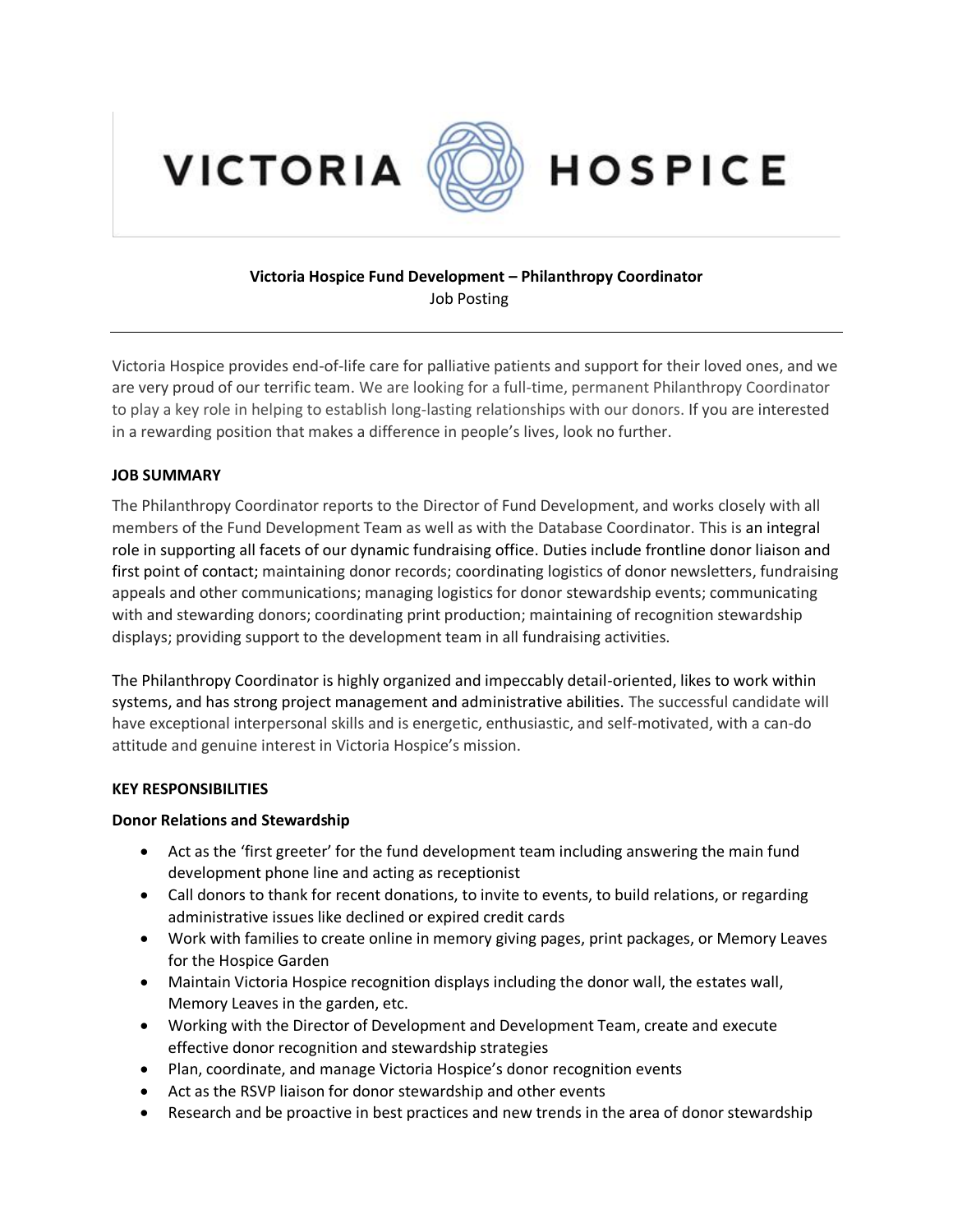### **Philanthropic Services and Administrative Support**

- Working closely with the Database Coordinator, ensure on-time mail out and personalization of donor tax receipts, acknowledgement letters, and in memoriam packages
- Collect and organize incoming and outgoing mail, and track return mail by contacting donors to update information
- Assist in the maintenance of Victoria Hospice's Raiser's Edge database by cleaning mail out lists, capturing donor preferences, and recording donor interactions
- Provide administrative and coordination support to other members of the Development Team for mail outs, e-communications, and other fundraising initiatives as required
- Coordinate the production of in-house mailings including production schedules, quotes and costing from printers and suppliers, content assembly, mail out, and resulting reporting
- Working closely with Communications and designers, create materials for in-house mailings such as donor stewardship invitations and holiday cards
- Train volunteers as needed to support reception functions, in-house mailings, donor thank you calls, etc.
- Coordinate, order, and maintain Victoria Hospice's inventory of donor stewardship items and collateral (cards, chocolates, etc.), and other office supplies
- Ensure donor thank you letters and brochures are current and relevant
- Support the Director of Development by tracking vacation schedules, booking meetings, etc.
- Maintain and keep electronic files organized
- Research and identify fundraising ideas and perspective donors for the Fund Development team
- Other related duties as required

## **QUALIFICATIONS AND REQUIREMENTS**

- Minimum of two years' experience in administration, nonprofit and/or customer service, and a post-secondary education in a related field or equivalent training
- Ability to take initiative and think creatively
- Ability to work effectively in a team
- Understand and adhere to donor privacy and confidentiality
- Ability to work in a fast-paced environment and meet deadlines
- Advanced computer literacy including Microsoft Office and CRM database (experience with Raiser's Edge an asset)
- Exceptional interpersonal skills with donors, program staff and other stakeholders
- Impeccably detail-oriented with proven capacity to check your own work
- Initiative, drive, enthusiasm and a genuine interest in people
- Proactive and responsive to requests from internal and external stakeholders with urgency and professionalism and provides information with a high-degree of accuracy
- Strong administrative, organizational and time management skills
- Strong analytical ability with excellent problem solving and project management skills
- Ability to travel to meetings and events as needed
- Ability to work flexible hours when required